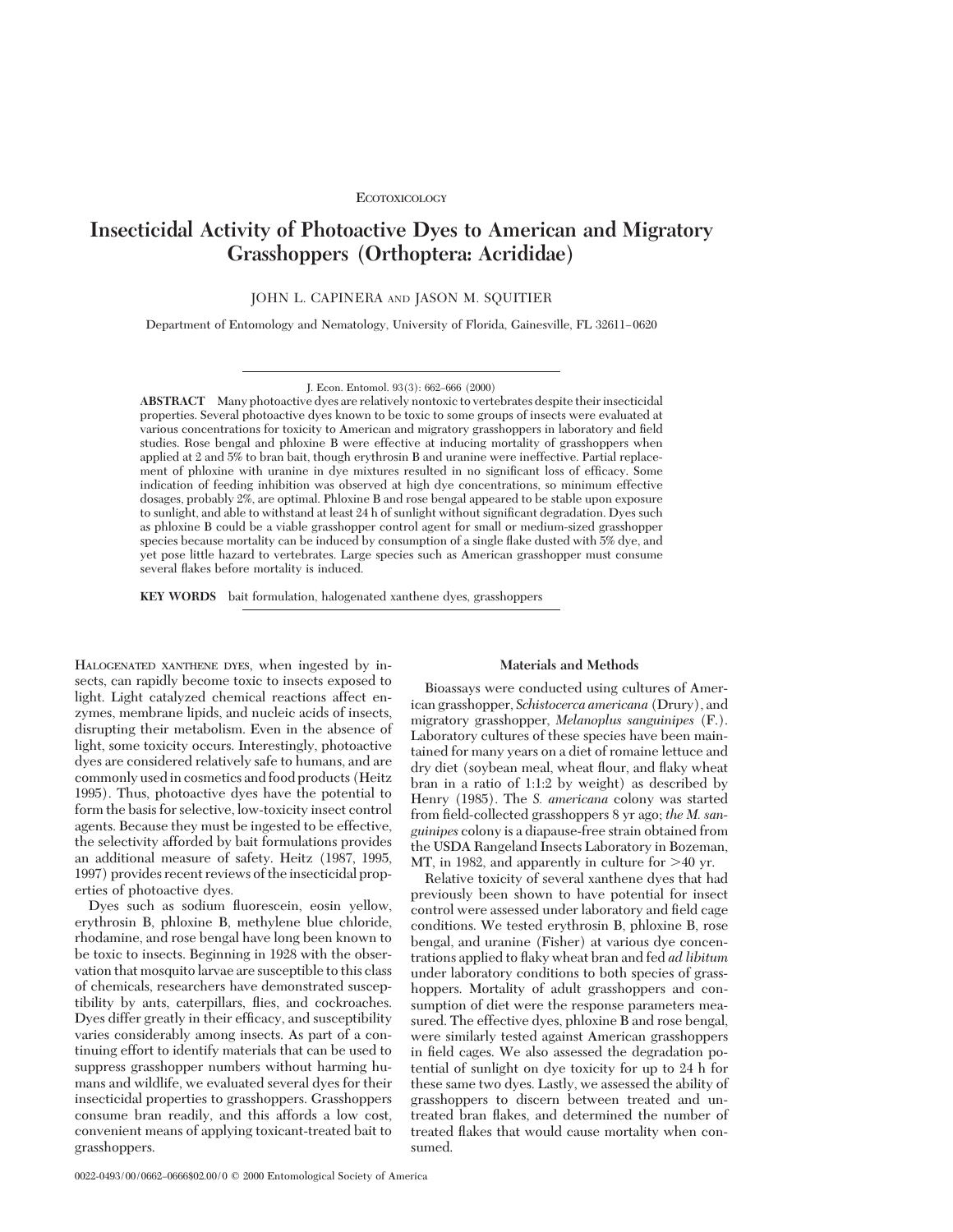**Relative Susceptibility in the Laboratory.** Powdered phloxine B, rose bengal, and uranine were added to wheat bran flakes at concentrations of 5, 2, 0.5, 0.1, and 0% by weight for evaluation with *S. americana,* and all except the highest dosage for the smaller *M. sanguinipes.* The dry dye dust was mixed with the bran ßakes until the dust was uniformly distributed over the ßakes; no adjuvants were used to enhance adhesion or other characteristics of the toxicant. Erythrosin B was less toxic in preliminary tests, and therefore was evaluated at 15, 10, 5, and 2%. Unsexed adult grasshoppers were caged in 0.3 cubic meter cages for these tests, cultured at  $30^{\circ}$ C, and exposed to light from ßuorescent and incandescent light bulbs for 14 h per day. We evaluated three replicates of 10 grasshoppers per cage, with different starting times (days) serving as the basis for replication, and all dye treatments tested on the same day. Relative toxicity was determined by making available to grasshoppers 3 g bran ßakes to *M. sanguinipes* or 7 g to *S. americana* with one of the dye concentrations for 48 h, at which time mortality and bran consumption were determined. The grasshoppers were provided with no other food during the tests. Data were analyzed with oneway analysis of variance (ANOVA) and significant differences among treatments tested for with the Tukey–Kramer multiple comparison test  $(P = 0.05)$ using InStat statistical analysis software (InStat 1993).

We also investigated the potential for mixing various proportions of the relatively expensive dye phloxine B, with the less expensive dye uranine. Some research has suggested that uranine synergizes phloxine B (Heitz 1995, Walthall and Stark 1999), allowing reduction in phloxine concentrations on bait with no loss in efficacy. Thus, we mixed several proportions of phloxine and uranine at ratios of 100:0, 87.5:12.5, 75:25, 50:50, 25:75, and 0:0 (untreated control), and applied the dye or dye mixture at 2% by weight to bran flakes. The bran flakes were fed to adult migratory grasshoppers in four replicate groups of 10 grasshoppers. The grasshoppers were housed under the aforementioned rearing conditions. Effects of the dye concentrations were assessed by determining mortality and bran consumption after 48 h. Data were analyzed with one-way ANOVA and significant differences among treatments tested for with the Tukey–Kramer multiple comparison test  $(P = 0.05)$ .

**Susceptibility in Field Cages.** The American grasshopper was tested for susceptibility under field conditions by caging grasshoppers outdoors in 1-m<sup>3</sup> hardware cloth cages where grasshoppers had a choice of feeding on dye-treated bran and lawn grass. The bran was presented in petri dishes on the floor of the cage, though the grasshoppers could also feed on leaf blades of bahiagrass, *Papsalum notatum,* which protruded into the cage. There were four replicate cages of 10 adult grasshoppers fed bran with 5, 2, or 0% phloxine B, or the same concentrations of rose bengal, with different starting time (days) serving as replicates. The tests were conducted during August 1998, and the number of dead grasshoppers was tabulated after 48 h. Data were analyzed with one-way ANOVA and significant differences determined among treatments with the Tukey-Kramer multiple comparison test  $(P = 0.05)$ .

**Degradation of Dyes in Relation to Sunlight.** Degradation was assessed by evaluating the toxicity to, and bran consumption by, grasshoppers fed dye-treated bran which had been exposed to sunlight previously. Three g aliquots of bran flakes treated with 2% phloxine B or rose bengal were placed in a thin layer in petri dishes and exposed to outdoor direct sunlight conditions during July and August 1998 to generate lightexposed, dye-treated bran. Solar radiation was measured with an IL 1700 Research Radiometer/ Photometer (International Light, Newburyport, MA). Exposure periods were 6, 12, and 24 h, after which the exposed bran ßakes were fed to grasshoppers for 48 h. The 24-h exposure period was accomplished by exposing the bran to two consecutive 12-h periods of daylight, with the bran returned to the lab during the intervening evening to prevent consumption by scavengers. Grasshoppers were housed in 0.3 cubic meter cages, cultured at  $30^{\circ}$ C, and exposed to light from fluorescent and incandescent light bulbs for 14 h per day. Percent mortality and bran consumption were recorded for each of three replicate groups of 10 adult American grasshoppers fed bran exposed to sunlight, and an equivalent number of grasshoppers fed dyefree bran. We determined significant differences in mortality for each dye and time period with corresponding controls using Students *t*-test.

**Feeding Deterrent Effects of Dyes.** The ability of grasshoppers to discern various dye concentrations, and to avoid consumption of treated bran ßakes, was assessed with dual choice tests because there have been reports of feeding inhibition associated with high concentrations (Heitz 1995). American grasshoppers were provided with two petri dishes, each containing 3 g of bran, and consisting of dye-treated bran and its corresponding untreated control. Phloxine B and rose bengal were tested at concentrations of 5, 2, 0.5, and 0.1%. Grasshoppers were housed in 0.3 cubic meter cages, cultured at  $30^{\circ}$ C, and exposed to light from ßuorescent and incandescent light bulbs for 14 h per day during these tests. Each cage contained 10 unsexed American grasshoppers, and there were 10 replicate cages for each dye concentration and its corresponding untreated control. Replicates were based on different starting times (dates), and because the large number of tests were spread over a long period of time we used paired controls. Paired Students *t*-tests were run to determine if significant differences in treated and untreated bran consumption occurred for each dye and dye concentration

**Effect of Bait Consumption Level on Mortality.** To determine how many ßakes of dye-treated bran should be consumed to cause mortality, adult American and migratory grasshoppers were offered various numbers of treated bran flakes. Phloxine at 5% concentration was used for all treatments except the untreated control, and 48 h of exposure was allowed to elapse before mortality was tabulated. The grasshoppers were caged individually in 500-ml vented plastic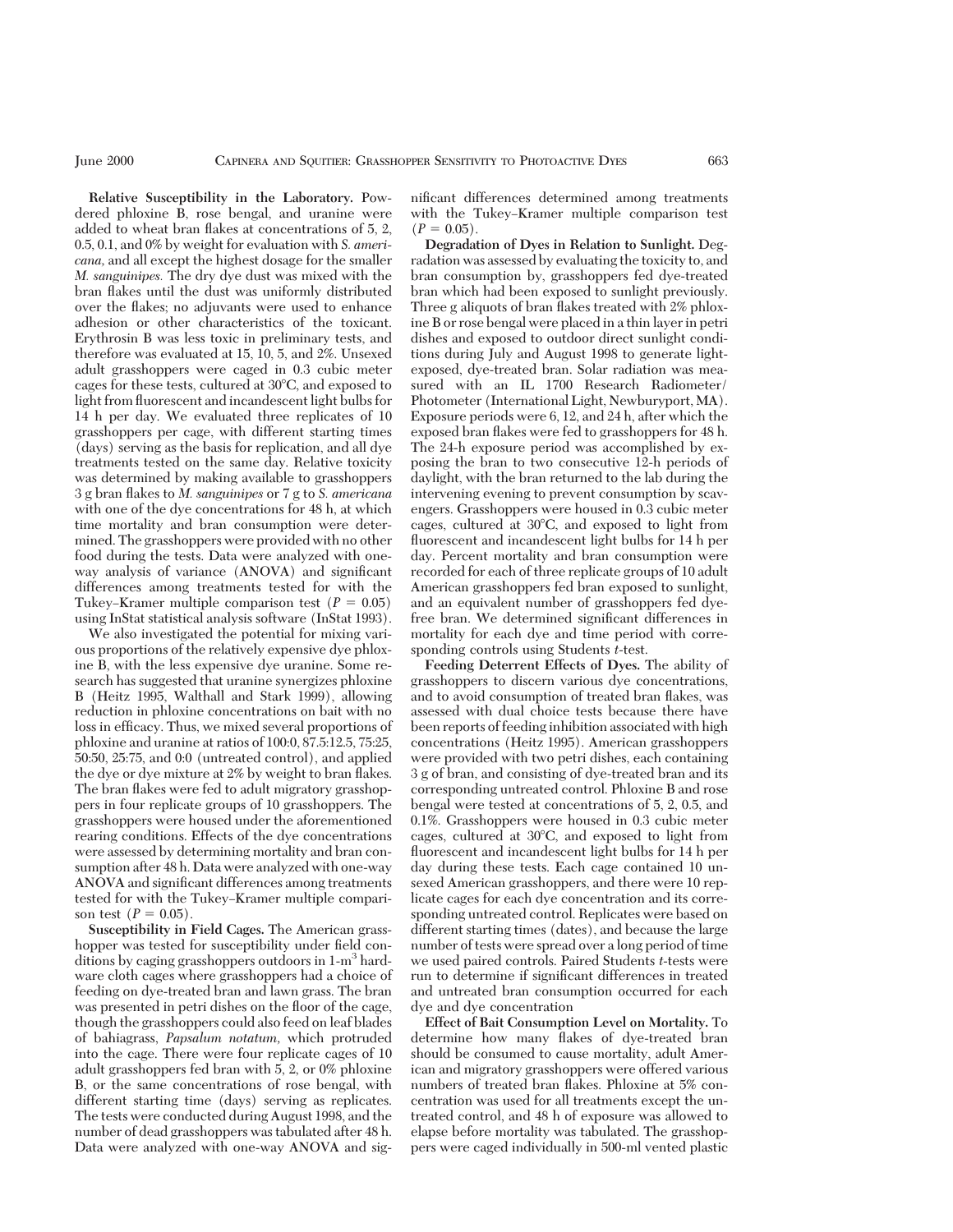| Dye               | Concn.<br>$(\%)$ / ratio | Mortality (% $\pm$ SE) |              | Consumption ( $g \pm SE$ ) |                    |  |
|-------------------|--------------------------|------------------------|--------------|----------------------------|--------------------|--|
|                   |                          | M. sanguinipes         | S. americana | M. sanguinipes             | S. americana       |  |
| Phloxine B        | $\mathbf{0}$             | $10\pm 6a$             | $0 \pm 0a$   | $0.36 \pm 0.05a$           | $1.81 \pm 0.54a$   |  |
|                   | 0.1                      | $13 \pm 13ab$          | $20 \pm 11a$ | $0.34 \pm 0.10a$           | $1.15 \pm 0.09$ ab |  |
|                   | 0.5                      | $53 \pm 24ab$          | $60 \pm 0$   | $0.25 \pm 0.05a$           | $0.81 \pm 0.08$ ab |  |
|                   | 2.0                      | $90 \pm 6b$            | $90 \pm 6b$  | $0.25 \pm 0.05a$           | $0.59 \pm 0.17$ ab |  |
|                   | 5.0                      |                        | $87 \pm 9$ b |                            | $0.53 \pm 0.13$    |  |
| Rose bengal       | $\mathbf{0}$             | $13 \pm 7a$            | $7 \pm 7a$   | $0.60 \pm 0.05a$           | $1.27 \pm 0.28a$   |  |
|                   | 0.1                      | $66 \pm 12b$           | $53 \pm 7b$  | $0.38 \pm 0.09a$           | $1.10 \pm 0.03$    |  |
|                   | 0.5                      | $100 \pm 0c$           | $87 \pm 9$ c | $0.41 \pm 0.06a$           | $0.76 \pm 0.03$    |  |
|                   | 2.0                      | $96 \pm 57$ bc         | $97 \pm 3c$  | $0.29 \pm 0.07a$           | $0.71 \pm 0.08$    |  |
|                   | 5.0                      |                        | $100 \pm 0c$ |                            | $0.57 \pm 0.04$    |  |
| Phloxine: uranine | 100:0                    | $75 \pm 3a$            |              | $0.38 \pm 0.07$ ab         |                    |  |
|                   | 87.5:12.5                | $57 \pm 14ab$          |              | $0.27 \pm 0.02b$           |                    |  |
|                   | 75:25                    | $47 \pm 6ab$           |              | $0.30 \pm 0.07$ ab         |                    |  |
|                   | 50:50                    | $62 \pm 11$ ab         |              | $0.28 \pm 0.07$ ab         |                    |  |
|                   | 25:75                    | $37 \pm 11ab$          |              | $0.33 \pm 0.07$ ab         |                    |  |
|                   | Untreated                | $10 \pm 6b$            |              | $0.59 \pm 0.09a$           |                    |  |

**Table 1. Effect of ingested photoactive dyes on** *S. americana* **and** *M. sanguinipes* **grasshopper mortality and diet consumption during 48 h of exposure**

Means  $\pm$  SD followed by the same letter are not significantly different ( $P = 0.05$ ) by the Tukey–Kramer multiple comparison test. ANOVA statistics for *M. sanguinipes* fed phloxine B are  $F = 6.94$ ; df = 3, 8;  $P = 0.013$  and  $F = 0.872$ ; df = 3, 8;  $P = 0.495$ , respecitvely, for mortality and consumption. Statistics for *S. americana* fed phloxine  $B$  are  $F = 32.91$ ; df = 4, 10;  $P < 0.001$  and  $F = 3.81$ ; df = 4, 10;  $\dot{P} = 0.039$ , respectively, for mortality and consumption. ANOVA statistics for *M. sanguinipes* fed rose bengal are  $F = 32.20$ ; df = 3, 8;  $P < 0.001$  and  $F = 3.24$ ; df  $= 3, 8; P = 0.081$ , respectively, for mortality and consumption. Statistics for *S. americana* fed rose bengal are  $F = 43.37$ ; df  $= 4, 10; P < 0.001$ and  $F = 4.52$ ; df =  $4$ , 10;  $P = 0.020$ , respectively, for mortality and consumption. ANOVA statistics for *M. sanguinipes* fed various phloxine B/uranine mixtures are  $\bar{F} = 5.63$ ; df = 5, 18;  $P < 0.003$  and  $\bar{F} = 2.84$ ; df = 5, 18;  $P = 0.046$ , respectively, for mortality and consumption.

cups and held at  $30^{\circ}$ C in a room with fluorescent and incandescent light and 14 h of photoperiod daily. American grasshoppers were offered 0, 2, 4, 5, 6, 10, or 15 treated bran ßakes. Migratory grasshoppers were offered 0, 1, 2, 3, 4, 5, 6, 10 or 15 treated ßakes. Replicate treatment groups consisted of five individual grasshoppers exposed to the same treatment and started on the same day. Five to 10 replicates were completed for each bran ßake treatment level. Grasshopper mortality and bran flake number data were analyzed by linear regression analysis.

#### **Results and Discussion**

**Relative Susceptibility in the Laboratory.** Grasshopper mortality was positively related to dose of phloxine B and rose bengal (Table 1). In the case of *M. sanguinipes,* 90% mortality was attained after consumption of bran treated with 2% phloxine B, and 100 and 96% mortality was attained with 0.5 and 2% rose bengal, respectively. The larger *S. americana* grasshoppers also succumbed to the dyes, displaying 87– 100% mortality at 2 and 5%. The wet and dry weights of *M. sanguinipes* were  $\approx 0.30$  and 0.10 g for males, respectively, with corresponding weights for females of  $\approx 0.45$  and 0.14 g. In contrast, wet and dry weights of male *S. americana* were  $\approx$  1.4 and 0.5 g, and female weights  $\approx$  2.5 and 0.7 g, respectively. The size of many pest grasshoppers is equivalent to or somewhat larger than *M. sanguinipes,* but rarely as large as *S. americana.* Thus, photoactive dye concentrations of 2–5% appear to be adequate for induction of mortality among most pest grasshoppers.

Bran consumption levels were inversely related to dye concentration for both species of grasshoppers, and for both phloxine B and rose bengal (Table 1).

However, the differences in bran consumption by *M. sanguinipes* were not significant. The differences in bran consumption appeared to be correlated with grasshopper mortality, but could also be caused by avoidance of treated bran if the dyes were detected by the grasshoppers. For this reason, we assessed the ability of American grasshoppers to differentiate between dye-treated and untreated bran (see below).

The effects of the other dyes tested were variable, but generally were not effective (data not shown). Uranine and erythrosin B alone failed to induce significant levels of mortality. Consumption of bran flakes was similarly unaffected by these dyes. When uranine and phloxine B were mixed in various proportions, there was no evidence of a reduction in grasshopper mortality as increasing amounts of uranine were substituted for phloxine B. Similarly, bran consumption was not greatly affected by the dye mixtures other than for diminution of consumption when phloxine B was present. Thus, one could make the case that lower cost uranine could be substituted for phloxine, as has been reported previously. However, more comprehensive studies should be conducted to verify the effectiveness of substituting uranine for phloxine B, because there was weak indication of a trend toward loss of efficacy as increasing proportions of uranine were incorporated. Research reportedly is under way to use mixtures of phloxine B and uranine in a bait formulation as a substitute for malathion in tephritid fruit ßy suppression programs (Heitz 1995, Moreno and Mangan 1995).

**Susceptibility in Field Cages and Degradation of Dyes in Relation to Sunlight.** Phloxine B and rose bengal were effective at causing American grasshopper mortality  $(F = 22.89; df = 2, 9; P < 0.001$  and  $F =$ 24.55;  $df = 2$ , 9;  $P < 0.001$ , respectively) and at re-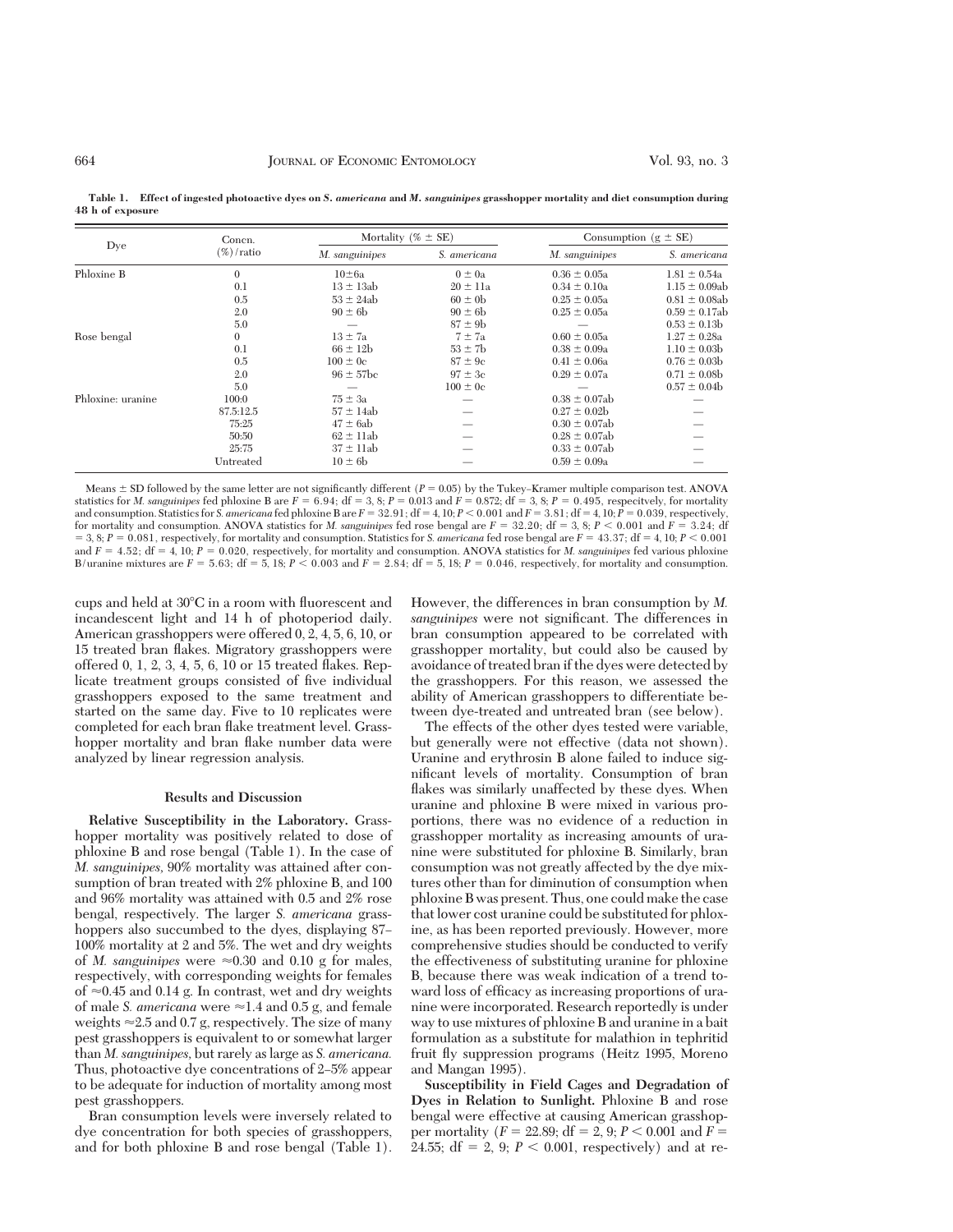Table 2. Percent mortality (mean  $\pm$  SE) of *S. americana* fed **photoactive dyes in field cages**

**Table 3. Consumption by** *S. americana* **of dye-treated and untreated wheat bran in dual choice tests**

| Dye concn. $(\%)$ | Rose bengal                                        | Phloxine B                                         |  |  |
|-------------------|----------------------------------------------------|----------------------------------------------------|--|--|
| 5.                | $2.5 \pm 2.5a$<br>$62.5 \pm 8.5$<br>$57.5 \pm 7.5$ | $2.5 \pm 2.5a$<br>$52.5 \pm 8.5$<br>$62.5 \pm 7.5$ |  |  |

Means  $\pm$  SD followed by the same letter are not significantly different  $(P = 0.05)$ .

ducing consumption under field cage conditions (Table 2). As was observed in the laboratory, the 2 and 5% formulations gave equivalent levels of mortality, suggesting that the 2% level was adequate to cause significant levels of population reduction. The level of mortality was slightly lower under field conditions than observed in the laboratory. Light intensity outdoors was  $\approx$ 113,000 lux in full sunlight whereas in the laboratory it was  $1,500 - 4,800$  lux, depending on location within the cage. Because mortality rate tends to be proportional to light intensity (Yoho et al. 1973, Clement et al. 1980), we might have expected higher levels of mortality in the field cages than in the laboratory. However, maximum absorbance of these dyes is in the 540–560 nm range, and cool white fluorescent lights emit considerable light in this range. Thus, fluorescent lights actually are more efficient than sunlight in inducing toxicity (Heitz 1995). Also, the grasshoppers had to locate the dishes of bran in a much larger environment, and could elect to feed on grass growing through the bottom of the cage rather than on the bran flakes.

Photoactive dyes are reported to degrade after exposure to ßuorescent light or sunlight (Carpenter and Heitz 1980). However, in this study there was no significant indication of dye degradation after exposure to natural sunlight for 6, 12, or 24 h  $(F = 2.26; df =$ 2, 6;  $P = 0.186$  for phloxine B;  $F = 0.40$ ; df = 2, 6;  $P =$ 0.687 for rose bengal). A loss of color intensity was noted as the red-tinted bran became pink. Mortality of grasshoppers fed 2% dye-treated bran displayed 70-100% mortality within the 48-h test period irrespective of light exposure period whereas their corresponding controls displayed negligible mortality (data not shown). Similarly, consumption of bait was lower in treated-bait replicates relative to untreated controls. These observations are consistent with the results of the field cage mortality study and indicate that the phloxine B and rose bengal dyes will persist for reasonable lengths of time under field conditions. Under grasshopper suppression program conditions, bait is administered at low rates and rarely persists for  $>24-48$  h before it is consumed by grasshoppers or other scavengers. Therefore, although long-term persistence of the dyes apparently is not necessary, it is evident that the dye toxicant is relatively stable in sunlight. Rainfall was not evaluated, but we would expect some loss of efficacy under heavy rainfall conditions caused by damage to the bran bait as well as leaching of the dye.

**Feeding Deterrent Effects of Dyes.** We tested phloxine B and rose bengal to determine whether

| Dye         | Dye conc.<br>(%) | Consumption<br>$(g \pm SE)$ |           | <b>Statistics</b> |    |       |
|-------------|------------------|-----------------------------|-----------|-------------------|----|-------|
|             |                  | Treated                     | Untreated | t                 | df | P     |
| Rose bengal | 0.1              | 0.46                        | 0.64      | 0.96              | 4  | 0.390 |
|             | 0.5              | 0.42                        | 0.54      | 0.08              | 4  | 0.419 |
|             | $\overline{2}$   | 0.38                        | 0.49      | 6.29              | 4  | 0.003 |
|             | 5                | 0.36                        | 0.41      | 0.82              | 4  | 0.983 |
| Phloxine B  | 0.1              | 0.74                        | 0.63      | 0.02              | 4  | 0.983 |
|             | 0.5              | 0.54                        | 0.61      | 0.45              | 4  | 0.674 |
|             | $\overline{2}$   | 0.44                        | 0.58      | 1.16              | 4  | 0.309 |
|             | 5                | 0.42                        | 0.67      | 3.57              | 4  | 0.023 |

American grasshoppers would detect the presence of the powdered dye and avoid consumption. Although there was a trend for reduced consumption of treated bran (Table 3), only at higher dye concentrations were significant differences found. Thus, it is desirable to minimize the dose of toxicant both to reduce the cost of preparation and to reduce the likelihood of aversion by grasshoppers.

**Effect of Bait Consumption Level on Mortality.** If bran bait is scattered widely and at a low density, or if grasshoppers are extremely numerous and competing for the bran resource, the individual grasshopper may have opportunity to consume only a few particles of bran. Thus, it is important to know if such a small dose of toxicant is adequate to kill a high proportion of individual grasshoppers.

In the case of migratory grasshopper, mortality among grasshoppers fed untreated bran was  $\approx 5.7\%$ , but even consumption of a single ßake of treated bran caused mortality to increase to 60.0%. Consumption of two or four ßakes increased mortality slightly, producing mean values of 68.9 and 70.0%, respectively. Exposure to greater numbers of ßakes did not increase mortality further, and these small grasshoppers often did not consume  $>5$  flakes within the 48 h of the tests. Regression analysis produced a positive linear relationship between percent mortality and number of bran flakes consumed ( $y = 16.2 + 16.7x$ ;  $r = 0.75$ ;  $P <$ 0.001), but inclusion of data above four ßakes resulted in a decreasingly significant relationship because, as noted above, mortality failed to increase.

For the larger American grasshopper, mortality was 11.4% in the population fed untreated bran, but was 35.0, 52.5, 66.7, 64.0, 76.7, and 83.0% when fed 2, 4, 5, 6, 10, and 15 dye-treated bran ßakes, respectively. Thus, a greater number of bran flakes were required to cause high levels of mortality, but as in the case of migratory grasshopper, incomplete mortality was obtained. Regression analysis produced a significant linear relationship ( $y = 18.1 + 7.1x$ ;  $r = 0.74$ ;  $P < 0.0001$ ) between percent mortality and number of bran flakes when only data for 2–10 bran flakes was considered. Inclusion of the 15-ßake data diminished the correlation coefficient and *P* values, suggesting nonlinearity of the data.

Many grasshoppers feed readily on bran flakes; Onsager et al. (1980a), for example, reported that migratory grasshopper consumed 15 ßakes per hour over a